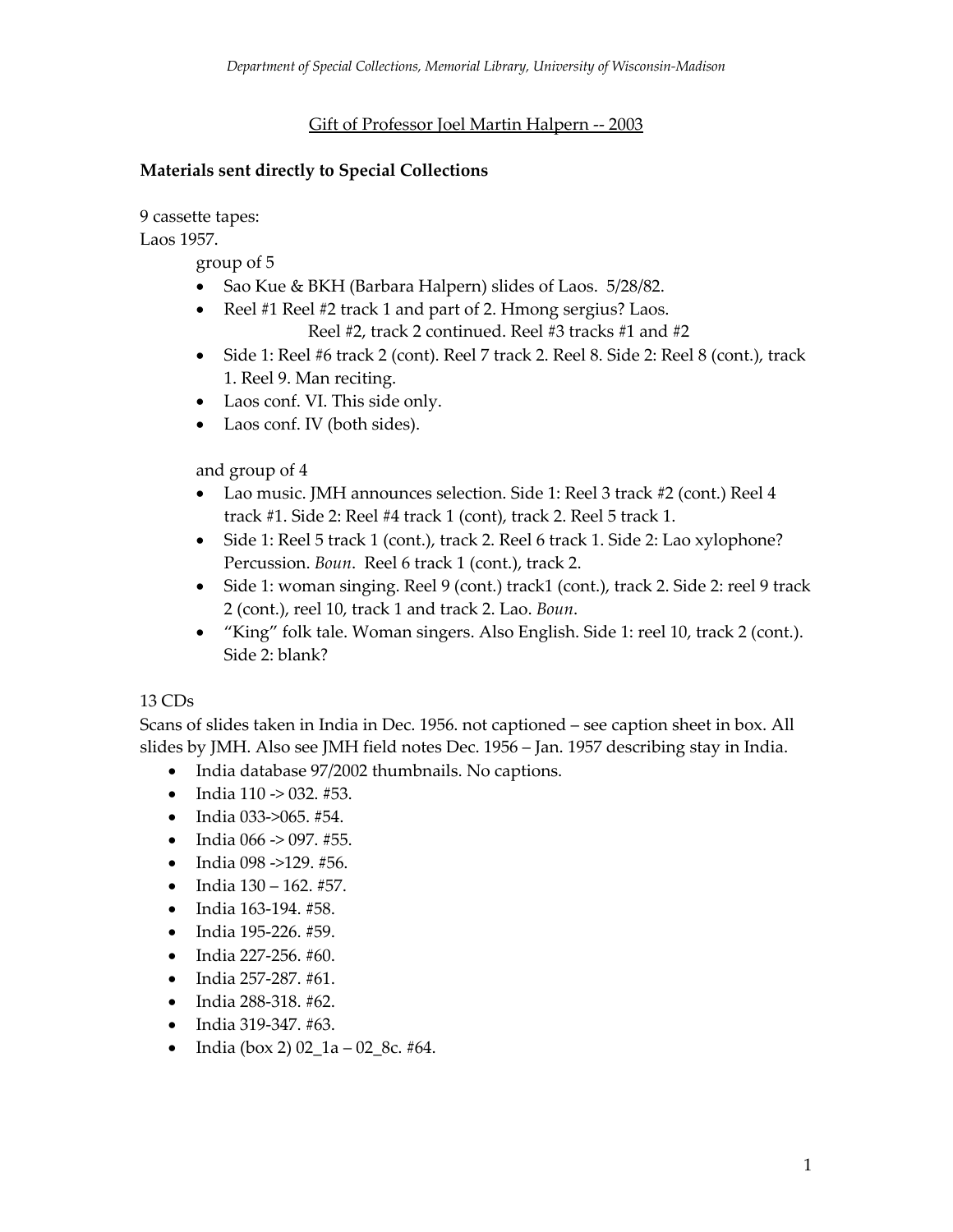Gray slide box. India 1. India thru Munda (Ranchi). Numbered caption sheet inside box lid with 3 yellow post-it notes. 35 mm slides. 355 slides

10 photographic enlargements (approx. 15" x 22", size varies)

JMH note: "Photos obtained at That Luang Fair, Jan. 1957. Photos taken by Englishman in 1956.

- JMH note: "Interior of Wat in Vientiane can be identified by Katherine Bowie's student who is married to a Lao woman from Vientiane. Consult Larry Ashmun on these items."
- JMH note: "Laotian country side. Lao woman (possibly Tai Dam? does wash and children play. In background apparently fish weir and woman preparing for dip in water."
- JMH note: "Boat races at lunar new year festival Vientiane (on Mekong R.). Groups compete, in prow man keeps beat (on cymbals?); at rear (stern) (coxswain? OK) who steers long pirogue (? OK)."
- JMH note: "Wat in Vientiane. Wat Sisahet? Consult Larry Ashmun and see earlier note."
- JMH note: "Close-up of Buddha figure. Consult Larry for details."
- JMH note: "Clay pots in foreground. Woman winnowing rice in background. Vientiane Plain."
- JMH note: "Lao woman dancing pose with chignon. Note hands. Wat in Vientiane."
- JMH note: "Appears to be old Vietnamese man possibly taken in Vientiane."
- JMH note: "Lao village girl (area of Vientiane Plain)."
- JMH note: "Phousi (?) monument. Luang Prabang town. All photos from Laos 1956.

Carton: Folders

- Folder 1: Laos correspondence 1956-1958 re: official duties ; Laos 1957 supplemental correspondence and documents ; 1957 ICA supplemental correspondence
- Folder 2: Laos BKH health problems & return home 1957-8 plus misc. correspondence 1957-8 ; Laos 1957-58 JMH formal resignation due to BKH health problems & related matters [This and similar correspondence to be restricted for my lifetime.]
- Folder 3: Laos election and related governmental statistics 1955-60 by provinces; supplemental data on Laos, election and government statements 1955-1960.
- Folder 4: 1966 Laos correspondence, especially with Galen Beery USAID/Laos, also other correspondence related to JMH resignation in 1958 [Consider confidential for the present]
- Folder5: see this list under: Materials from Larry Ashmun's office (p. 7, item 5)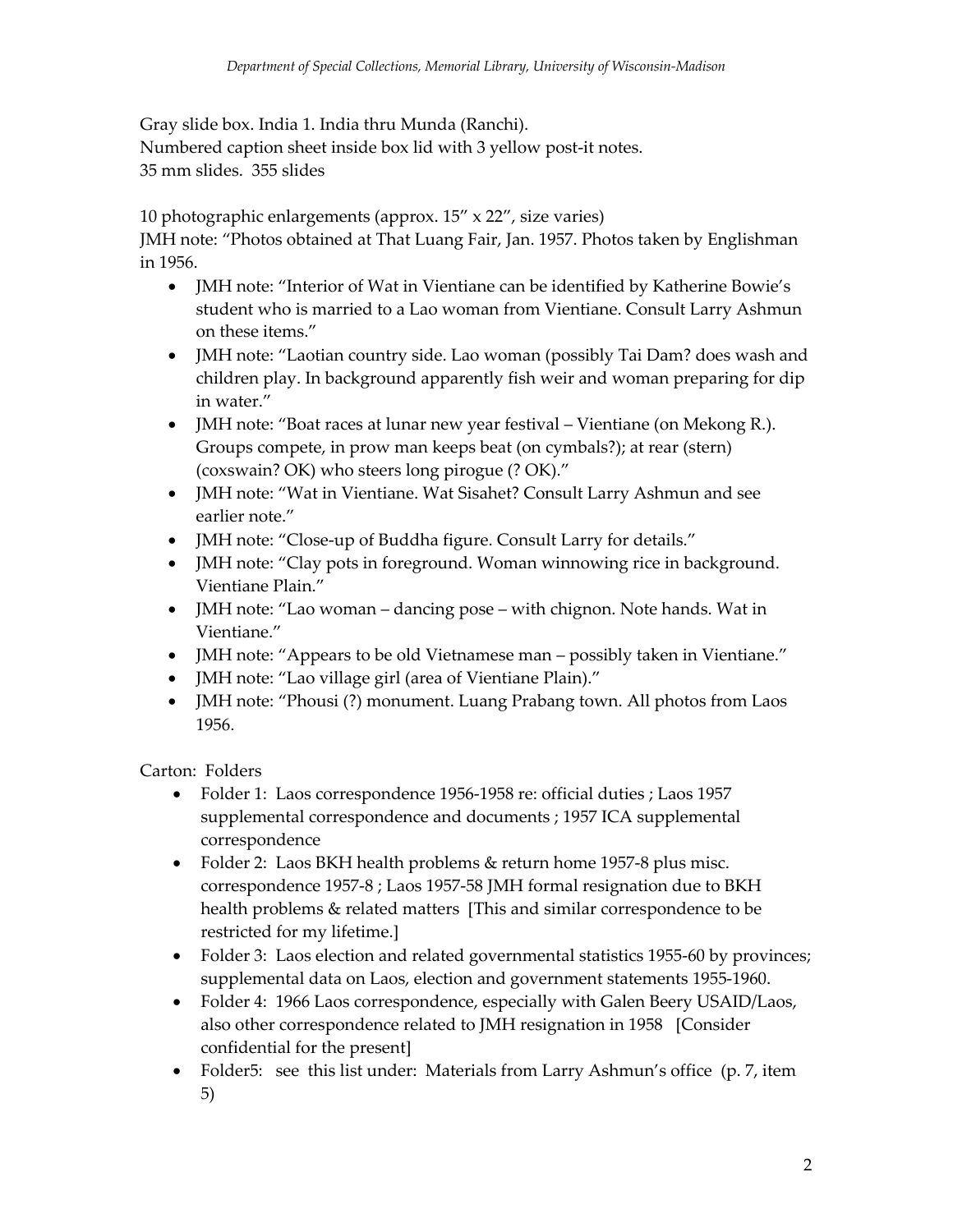- Folder 6: Laos trip, June 15-17, 1959 handwritten field notes from Vientiane; also essays in French of young Lao.
- Folder 7: Laos field notes, Jan. 31, 1957-Feb. 19, 1957, pp. 1-20. [For conditions of use see Prof. Katherine Bowie or Larry Ashmun]
- Folder 8: Laos field notes, Feb. 19-Mar. 1, 1957, pp. 21-52.
- Folder 9: Laos field notes, Mar. 2-Mar. 13, 1957, pp. 53-70.
- Folder 10: Laos field notes, Mar. 14-Mar. 30, 1957, pp. 71-87.
- Folder 11: Laos field notes, Apr. 1-Apr. 10, 1957, pp. 91-113.
- Folder 12: Laos field notes, Apr. 11-Apr. 27, 1957, pp. 114-140.
- Folder 13: Laos field notes, May 8-May 9, 1957, pp. 141-160.
- Folder 14: Laos field notes, May 10-May 16, 1957, [pp. 161-184].
- Folder 15: Laos field notes, May 16-June 3, 1957, pp. 185-206.
- Folder 16: Laos field notes, June 5-June 19, 1957, pp. 207-231.
- Folder 17: Laos field notes, June 24-July 2, 1957, pp. 232-259..
- Folder 18: Laos field notes, July 5-July 28, 1957, pp. 260-280.
- Folder 19: Laos field notes, 8/1/57-8/6/57, pp. 281-308.
- Folder 20: Laos field notes, 8/7/57-8/12/57, pp. 309-330.
- Folder 21: Laos field notes, 8/12/57-8/26/57, pp. 331-350.
- Folder 22: Laos field notes, 9/4/57-9/11/57, pp. 351-373.
- Folder 23: Laos field notes, 9/12/57-9/17/57, pp. 374-393.
- Folder 24: Laos field notes, 9/20/57-9/28/57, pp. 394-413.
- Folder 25: Laos field notes,  $9/28/57-10/8/57$ , pp. 414-442.
- Folder 26: Laos field notes, 10/10/57-10/16/57, pp. 443-469.
- Folder 27: Laos field notes, 10/16/57-10/19/57, pp. 470-493.
- Folder 28: Laos field notes, 10/20/57-10/30/57, pp. 494-519.
- Folder 29: Laos field notes, 10/30/57-11/2/57, pp. 520-540.
- Folder 30: Laos field notes, 11/3/57-11/8/57, pp. 541-550.
- Folder 31: Laos field notes, 11/11/57-11/11/57, pp. 551-569.
- Folder 32: Laos field notes, "Trade patters in Northern Laos," [paper for The Ninth Pacific Science Congress, Anthropology Section, pp. 570-579.
- Folder 33: Laos field notes, 11/21/57-12/30/57, pp. 580-608 [607].
- Folder 34: Laos field notes, 1/5/58-, pp. 608-616
- Folder 35: Laos field notes, Documents, reports, list of officials, pp. 626-646.
- Folder 42: Laos field notes—Laos 1959: Handwritten 7/19/59, 8/7-8/9/59, 8/10- 8/11, 8/14/59, 8/20/59, 8/21/69, 8/23/59, and other fragments – not certain that these notes have been typed up. Need checking to see if all pages scanned.
- Folder 43: Laos field notes—Laos 1959: Field notes manuscript. JMH typed field notes from 1959 for period 6/13/59-8/17/59 (Also included are copies in French, handwritten, details about Lao officials & election statistics + pop. Census materials + carbon of field notes of interpreter-originals probably also included in overall collection)
- Folder 44: Laos field notes, typed JMH field notes 11/20/60-11/25/
- Folder 45: Laos field notes, 10/25/69, JMH (typed)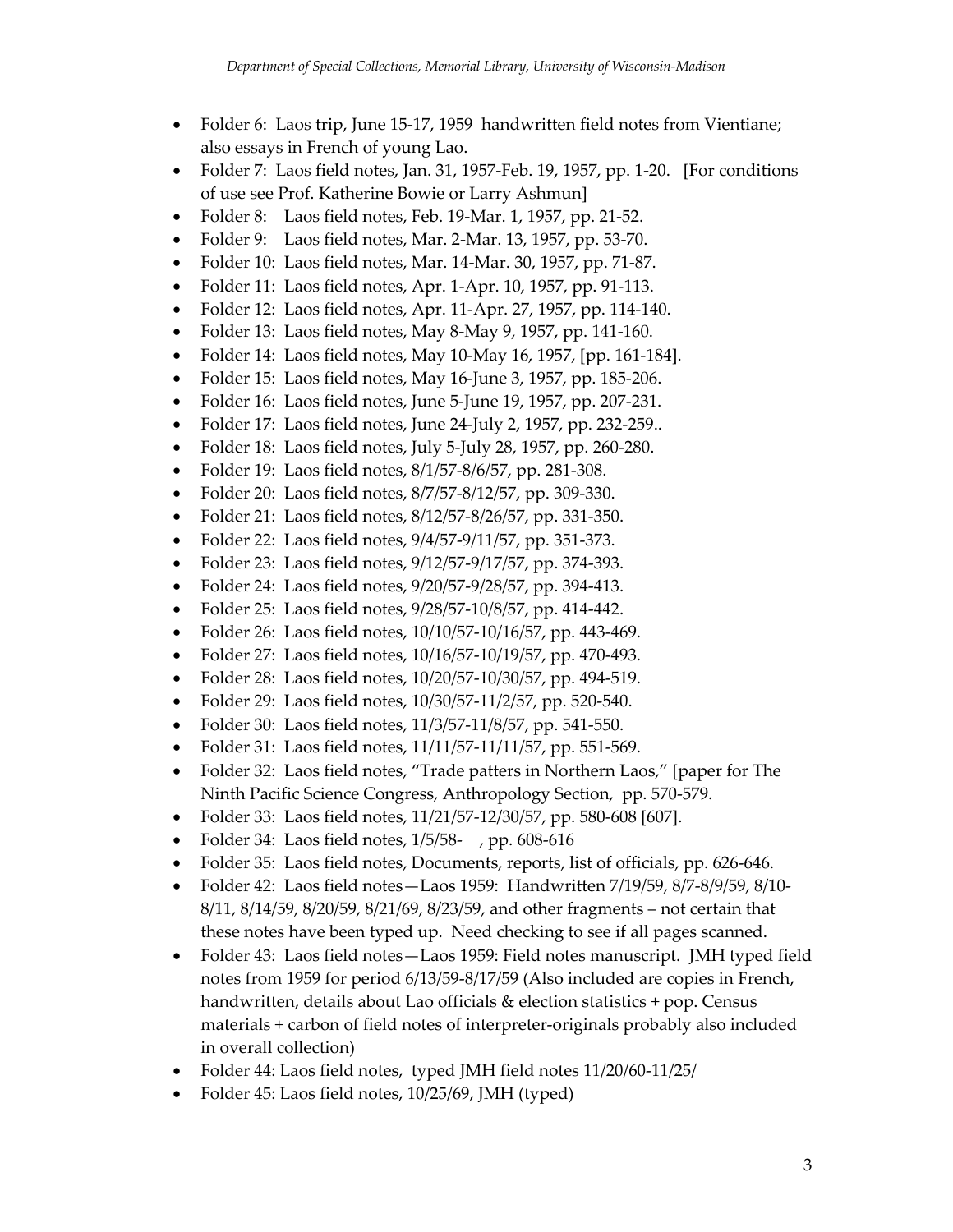- Folder 46: Laos field notes, 10/26/69-10/27/69 JMH
- Folder 47: apparently a copy of #45 but pages need to be checked
- Folder 48: Laos field notes 10/27/69-10/29/69
- Folder 49: Laos field notes 11/4/69-11/12/69
- Folder 50: Laos field notes 11/1/69-11/3/69
- Folder 51: Laos field notes 11/13/69-11/19/69
- Folder 52: Laos field notes 10/12/69-10/16/69
- Folder 53: Laos profiles, Laos paper #18, table of contents,  $3/23/60$  Lao interviews, memo for Rand Corp., result of 1959 trip
- Folder 54: Laos 1959: fragments of notes, also fragments of gov't. reports & official gatherings in French. handwritten
- Folder 55: Lao translations of French sources WA HRAF 1956 Summer [personal letter to be kept confidential for my lifetime]
- Folder 56: The peoples of Laos : their social patterns and politics by Joel M. Halpern in collaboration with Barbara K. Halpern and Tsuneo Ayabe, G. Linwood Barney, Keiji Iwata. Outline of book and materials submitted to Univ. of Cal. Press but never published.
- Folder 57: Proposed Laos book: outlines, tables of contents (submitted to UC Press not published – Yale Monographs appeared in 1964)
- Folder 58: Misc. notes for book on Laos JHM 1958, Health chapter
- Folder 59: Laos village life by Howard Kaufman 1957; chart & explanation of the lunar calendar of *boun* , ceremonies and important holy days in rural Vientiane.
- Folder 62: Discussion with Mike Phoenix 2/19/73 (he served with USAID/Laos in 1970-72.
- Folder (unnumbered) Manuscript in Thai (Lao?) written by interpreter in 1958
- Folder (unnumbered) Edited copies of JMH-BKH letters home 1/57 (copies?)
- Folder (unnumbered) Correspondence with Linwood Barney, Jan.-Feb. 1959
- Folder (unnumbered) Items picked up in Laos in 1969
- Folder (unnumbered) Correspondence 11/18/58 from Ourot R. Souvannavong, 2/11/60 from Daly C. Lavergne, 11/18/58 from Louis Miniclier, 12/11/58 from Frank N. Trager, 6/23/59 from Marcel Doré, 12/4/58 from J. Graham Parsons [U.S. Ambassador, Laos, 1956-58] 2/11/60 from J. Graham Parsons, Asst. Secretary of State for East Asian and Pacific Affairs (7/1/59-3/30/61)
- Folder (unnumbered) 1958 voting statistics, field notes of interpreter in English, religious statistics 1959
- Folder (unnumbered) Edited copy of Barney Laos Project Paper for inclusion in book ms. on Laos (1958?) corrected copy 6/30/61
- Folder (unnumbered) Interviews with 2 ambassadors to Laos, concerned with S. E. Asia (obtained from JFK Library) [copy to JMH]
- Folder (unnumbered) Misc. notes & memos from 1957 ICA/USOM memos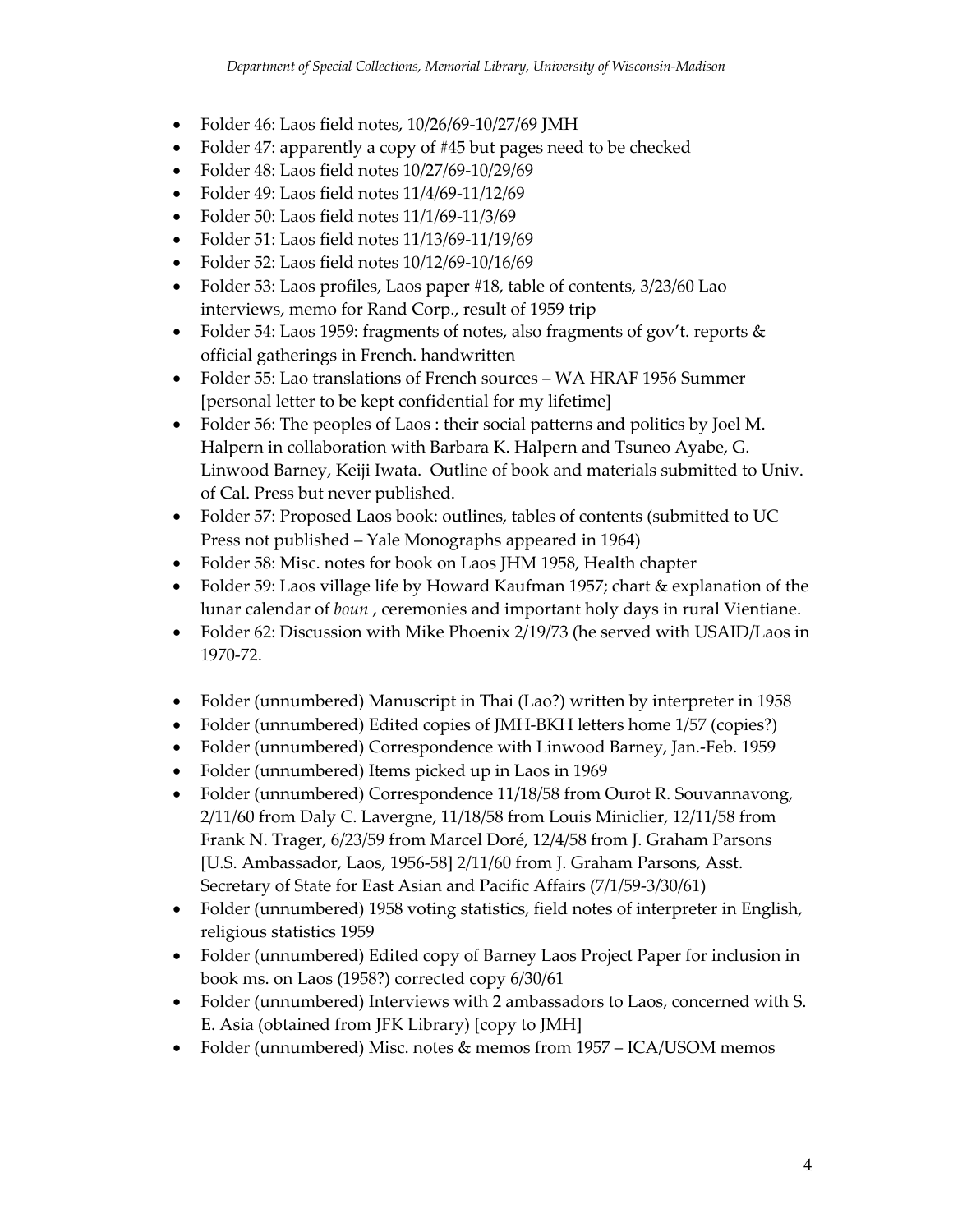- Binder, Draft of Laos book manuscript (typed): Chapter V, Role of Chinese in Lao society, pp. 278-312
- Binder, Draft of Laos book manuscript: Chapter VI, Laotian health problems, pp. 311-336
- Binder, Draft of Laos book manuscript (typed): Chapter VII, Government, politics and social structure of Laos: a study of tradition and innovation, pp. 338- 536
- Binder, Draft of Laos book manuscript (typed): Chapter VIII, Some concluding thoughts about America and Laos, pp. 538-643
- Binder, Draft of Laos book manuscript (typed): Chapter IX, Village life in rural Vientiane province, pp. 560-602
- Binder, Draft of Laos book manuscript (typed): Chapter X, The village of Ban Pha Khao Vientiane province by Tsuneo Ayabe, pp. 642-699

Printout of chart of materials already scanned, 8 p.

### **Materials that were in Digital Content Group**

12 slide boxes

Box 2 – 102 slides of India and 117 slides of Laos

Box 3 – 365 slides of Laos

Box 4 – 380 slides of Laos

- Box 5 383 slides of Laos
- Box 6 28 slides of Laos, ca. 368 slides of Thailand and Macao
- Box 9 99 slides of Laos
- Box 10 124 slides of Laos
- Box  $11 -$  slides of
- Box 33 60 slides of Laos, ca. 237 slides of Thailand and Kyoto
- Box 34 340 slides of Laos
- Box 35 443 slides of Laos
- Box 36 450 slides of Laos

1 color postcard – "Laos – arrivée `a la pagade pour l'offrande de fleurs" 1 black & white postcard – Royal Palace 1957

### **8 black & white photographs,(8 x 10)**

1 – Royal cremation of the deceased Prince Ratsamphanthavong (? Seems OK) at Luang Prabang 1969 (USIS photograph)

2 – Deathbed of King Sisavang Vong 1959 (USIS photograph received by JMH in Vientiane 1969)

3 – Funeral cortege of late King Sisavang Vong , 1961, Luang Prabang (USIS photograph)

4 – Funeral of King Sisavang Vong , 1961, rear view of cortege (USIS photograph)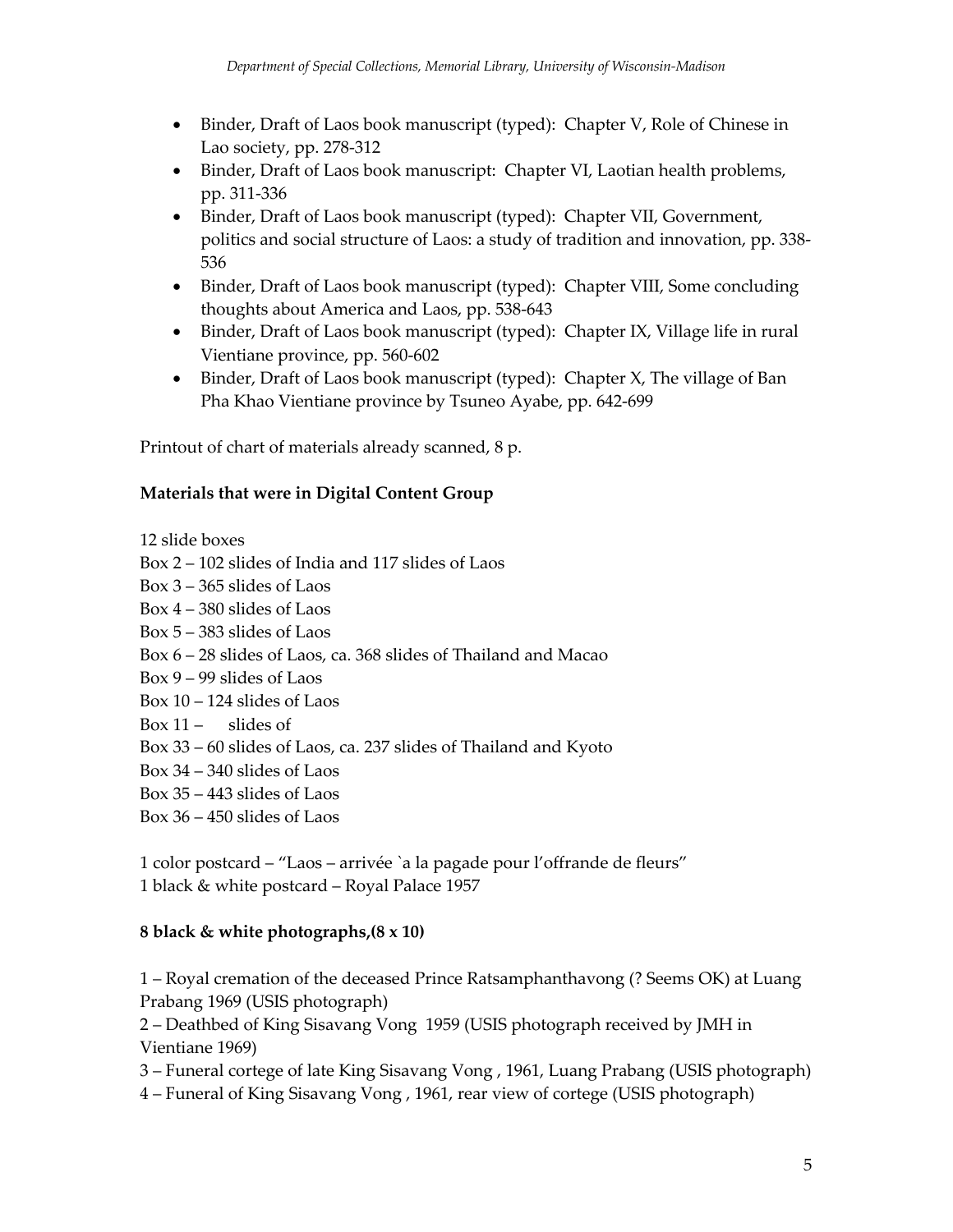5 – Queen Khamphoui's visit to Sithan Thai after Vientiane flood 1966 (USIS photograph)

6 – Reception committee of Hmong girls and women in national dress, awaiting arrival of dignitary (King Savang Vatthana?) at Sam Thong, Xiang Khouang about 1969 (USIS photograph)

7 – King Sisavang Vong's funeral, 1961 (USIS photograph)

8 – Royal Palace, Luang Prabang, 1968, generals and high officials at the time of the Lao New Year, receiving "Phagna" (USIS photograph)

# **photographs, smaller**

Vientiane and other areas of Laos; Royal Processions 1957 2 black & white photographs, 2" x 3" 69 photographs and postcards, black & white (except 2 color postcards)  $3.5'' \times 5.5''$ 

# **22 audio cassettes:**

Laos Conference I Laos Conference II Laos Conference III Laos Conference V Accounts of lifestyle in Laos read from journal, Laos 1957 – W. Smalley Tribal group L.P. Lao songs Luang Prabrang #2 1957 Lao songs Luang Prabrang #3 1957 Lao song recorded in Luang Prabrang September 4, 1957 (#4) *Boun* (Festival) Laung Prabang (#5) Luang Prabang (#6) Luang Prabang songs, recorded in L. P. home 1957 (#7) Luang Prabang 1957, teaching English (JMH) (#8)

001 SR007 *Boun* (celebration) recorded by J. M. Halpern Luang Prabang. Laos 10/22/57, commentary by Barbarba Kerewsky Hapern 001 SR008 Lao children Luang Prabang 1957 – Miss Kasemsant? 001 SR009 Essays of Lao children (translated UCLA 1959?) 001 SR010 School essays from Laos 1957 Sujjapunthu (translations UCLA 1959?) 001 SR011 School essays Lao 1957 001 SR012 Translation from Lao magazine 1959 at UCLA 001 SR013 Laos smiles & tears Lao autobiog., 1959 001 SR014 Kham Sinh interview regarding Laos, Nov. 1, '59 at UCLA 001 SR015 Kham Sinh (Lao language) Nov. 1, '59 (recorded at UCLA?) 001 SR016 Kham Sinh interview re: Laos, Nov. 1, /59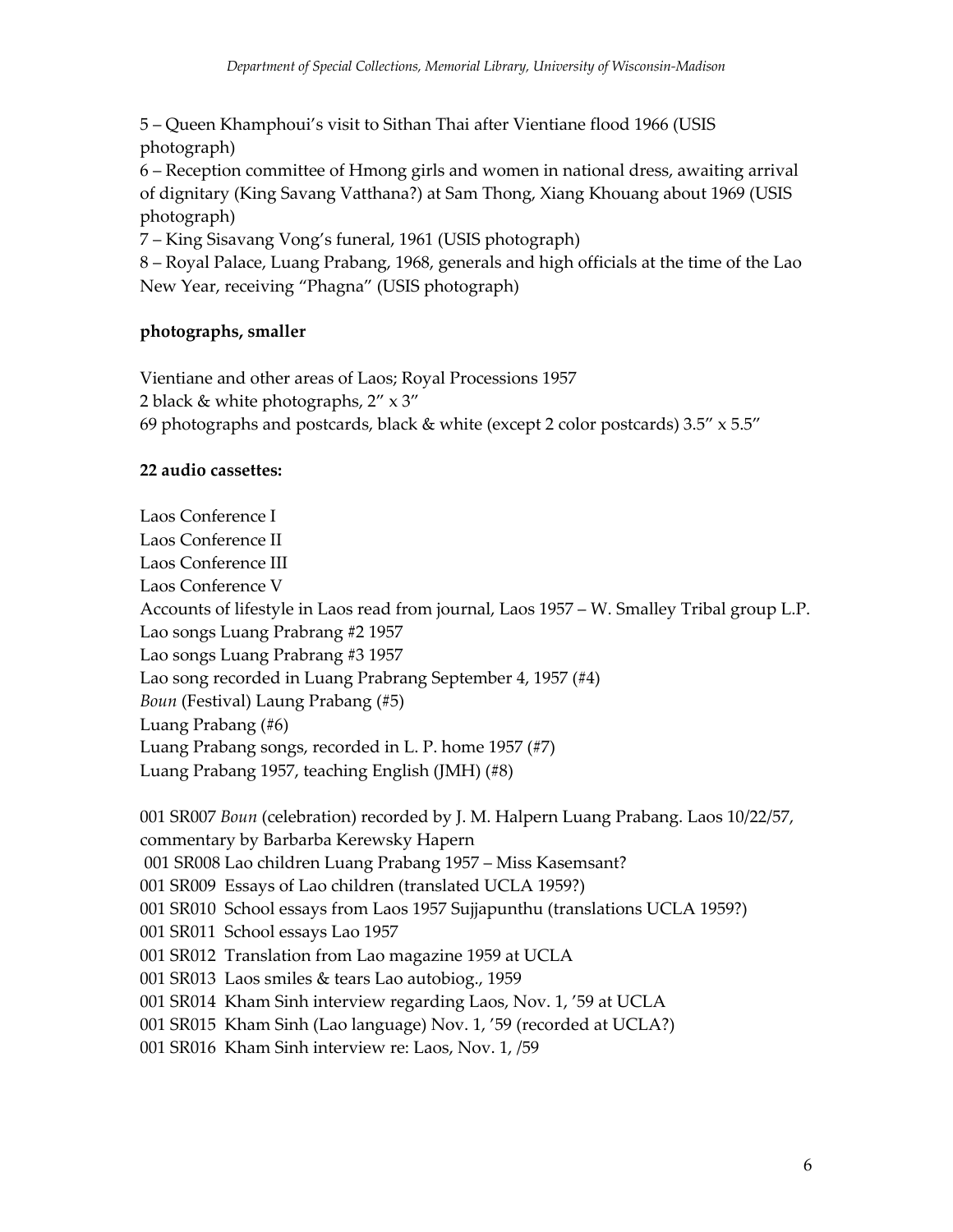## **Materials from Larry Ashmun's office**

"Laos and America – a retrospective view", Barbara and Joel Halpern. South Atlantic Quarterly, Spring 1964, v. 63, no. 2

"American Policy in Laos", Joel M. Halpern. Michigan Alumnus Quarterly Review, May 20, 1961, v. 67, no. 18 Reprint

"Laos and her tribal problems" Joel M. Halpern Michigan Alumnus Quarterly Review, Dec. 3, 1960, v. 67, no. 10

"The marriage of Princess Savivanh" Grant Evans Photocopy of an article (source unspecified) based on letters written by Joel Halpern, Sept. 24, 1957 and Barbara Halpern, Oct. 5, 1957.

Folder #5 – letters, India, Hong Kong Dec. 1956-Jan. 1957, 1958

The training of Vietnamese Communist cadres in Laos: the notes of Do Xuan Tao, Vietnamese economics specialist assigned to the Pathet Lao in Xieng Khouang, Laso, 1968, edited by Joel M. Halpern, William S. Turley, c1990.

Tribal people of Laos, Joel Halpern and Peter Kunstadter, c1990.

Mekong Basin development Laos and Thailand: selected bibliographies Joel M. Halpern, James A. Hafner, Walter Haney, c1990.

"Laos and her tribal problems" Joel M. Halpern (another copy) Michigan Alumnus Quarterly Review, Dec. 3, 1960, v. 67, no. 10

Economic development and American aid, Joel Martin Halpern, August 1958

"Trade patterns in northern Laos", Joel Martin Halpern. Reprint from The Proceedings of the Ninth Pacific Science Congress, 1957, v. 3, 1963

"The Lao elite: a study of tradition and innovation" J. M. Halpern, research memorandum, The Rand Corporation, Nov. 15, 1960.

Aspects of village life and culture change in Laos, Joel Martin Halpern.

"Economic development and American aid in Laos", Joel Martin Halpern. Reprinted from Practical Anthropology, v. 6, no. 4, July-August 1959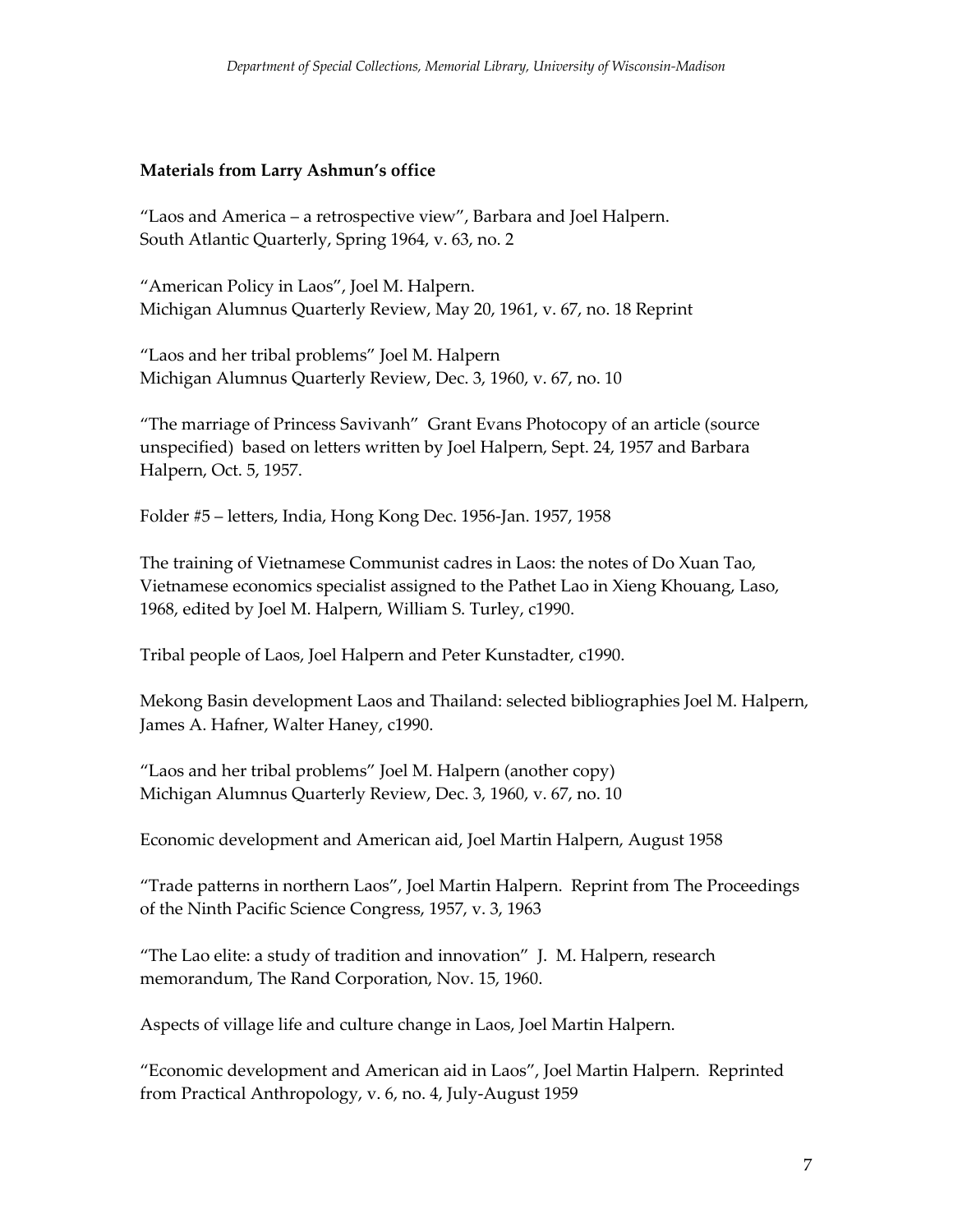"Trade patterns in northern Laos", Joel Martin Halpern in Community Development Review, September 1958, Community Development Division, Office of Public Services, International Cooperation Administration

The role of the Chinese in Lao society, J. M. Halpern, consultant, The Rand Corporation, Dec. 15, 1960, revised March 1, 1961

Mekong River development schemes for Laos and Thailand, a hope for the future?, Joel M. Halpern, from Sonderdruck aus Internationales Asien Forum, 3. Jahrgang, Heft 1, Januar 1972.

"The economies of Lao and Serb peasants: a contrast in cultural values, Joel Martin Halpern. Reprinted from Southwestern Journal of Anthropology, v. 17, no. 2, Summer 1961.

"Culture change in Laos and Serbia: possible tendencies toward universal organizational patterns, Joel M. Halpern. Reprinted from Human Organization, v. 20, no. 1, Spring, 1961.

Some reflections on the war in Laos, anthropological and otherwise, Joel Martin Halpern, Centre d'Etude du Sud-est Asiatique et de l'Extreme-Orient, Institut de Sociologie de l'Universite Libre de Bruxelles. Publication mensuelle, no. 44, Dec. 31, 1970.

Mekong River development schemes for Laos and Thailand, a hope for the future?, Centre d'Etude du Sud-est Asiatique et de l'Extreme-Orient, Institut de Sociologie de l'Universite Libre de Bruxelles. Publication mensuelle, no. 49, Sept. 1, 1971.

"Laos and America : a retrospective view", Barbara and Joel Halpern, Reprinted from the South Atlantic Quarterly, v. 63, no. 2, Spring, 1964.

"Laos : introduction", Joel Halpern and Peter Kunstadter, Offprint from Southeast Asian tribes, minorities, and nations. Published for the Center of International Studies by Princeton University Press, c1967.

"Observations on the social structure of the Lao elite", Joel M. Halpern, Asian Survey, July 1961, v. 1, no. 5. (2 copies)

"Trade patterns in northern Laos", Joel Martin Halpern, Reprinted from the Eastern Anthropologist, v. 12, no. 2.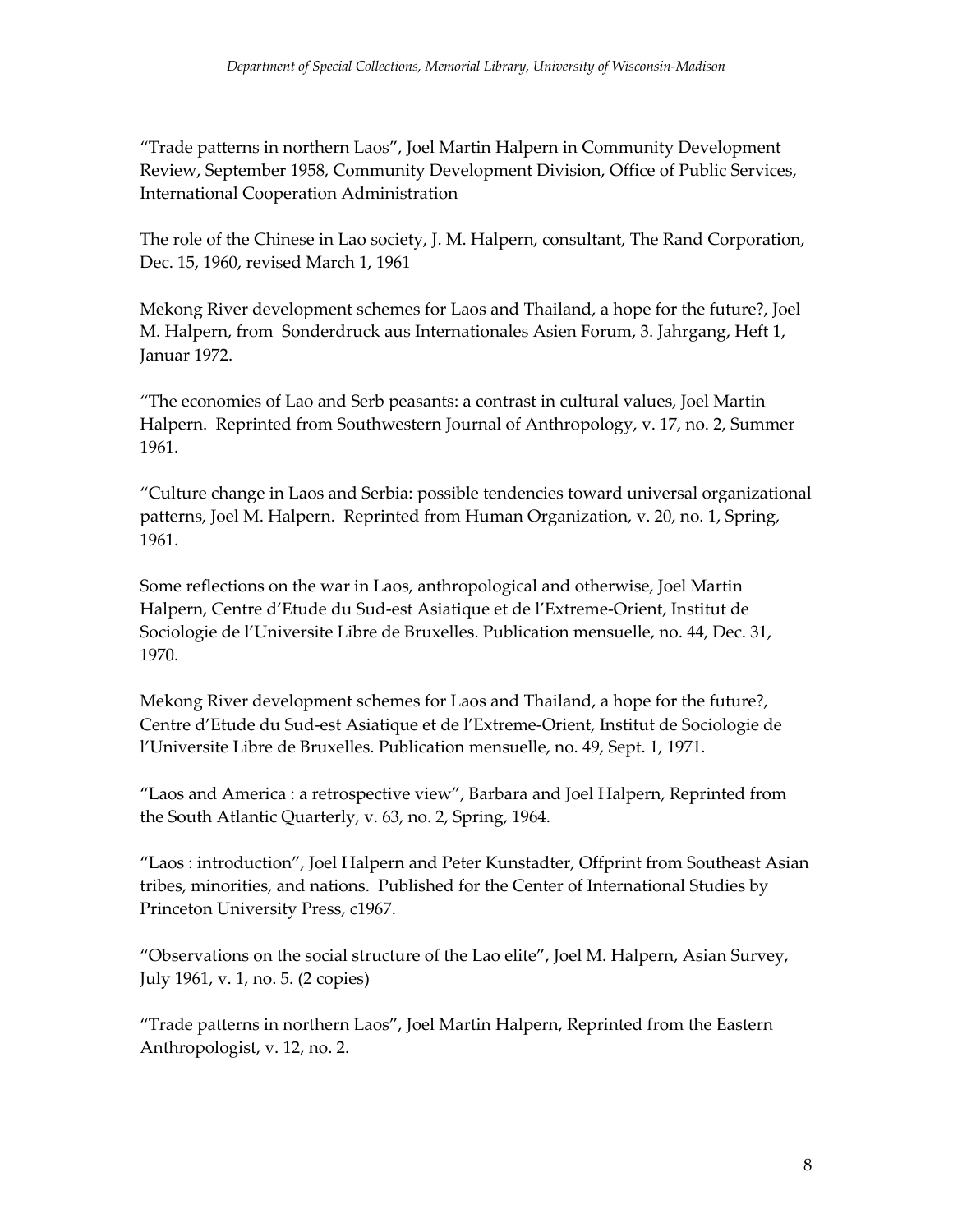"Laos, future prospects and their limitations", Joel M. Halpern, Asian Survey, January 1966, v. 6, no. 1. (2 copies)

"Education and nation building in Laos", Joel M. Halpern and Marilyn Clark Tinsman, Comparative Education Review, Oct. 1966, v. 10, no. 3.

An annotated bibliography of education in the kingdom of Laos, by Walter Haney, edited by J. M. Halpern, J. A. Hafner, Mekong Documentation Project paper no. 1 for the Mekong Committee Bangkok.

Laos and Mekong Basin development, a selected bibliography, Joel M. Halpern, edited by J. M. Halpern, J. A. Hafner, Mekong Documentation Project paper no. 4 for the Mekong Committee Bangkok.

The village of the deep pond, Ban Xa Phang Meuk, Laos, Fred Branfman, introduction and edited by James A. Hafner and Joel M. Halpern, Asian Studies Committee occasional papers series no. 3, International Area Studies Program, University of Massachusetts at Amherst., 1978. (2 copies)

Traditional medicine and the role of the Phi in Laos, Joel M. Halpern - typescript (published in Eastern Anthropologist)

The old man : a biographical account of a Lao villager, Fred Branfman, introduction and edited by James A. Hafner and Joel M. Halpern, Asian Studies Committee occasional papers series no. 4, International Area Studies Program, University of Massachusetts at Amherst., 1978.

A bibliography of miscellaneous research materials pertaining to Laos, Thailand, Camdoia, Vietnam and the Mekong River, second revised version-preliminary), compiled by Joel M. Halpern and James A. Hafner, in connection with the SEADAG Mekong Research Project sponsored by AID.

A preliminary and partial bibliography of miscellaneous research materials on Laos, compiled by Joel M. Halpern and James A. Hafner, [1971]

Capital, savings, and credit among Lao and Serb peasants: a contrast in cultural values, Joel M. Halpern, Laos paper no. 2, University of Massachusetts, Amherst, Mass.

Population statistics and associated data, Joel M. Halpern, Laos paper no. 3, University of Massachusetts, Amherst, Mass.

Geographic, demographic, and ethnic background in Laos, Joel M. Halpern, Laos paper no. 4, University of Massachusetts, Amherst, Mass.